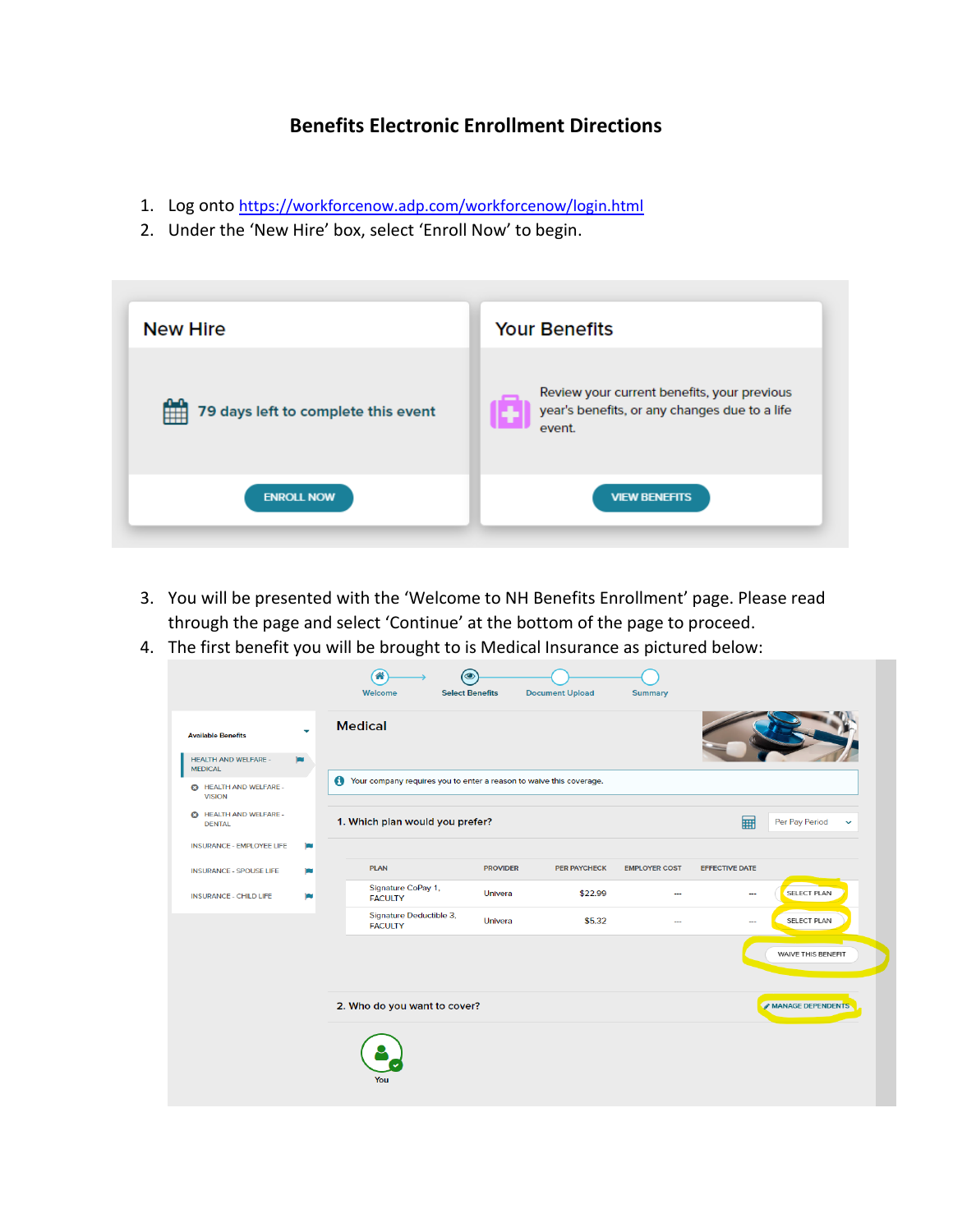Here, you will be able to select which plan you would like, see the per pay period cost, and add dependents. Dental, Vision and Life Insurance will look similar to this.

- **To select a plan**, click 'Select Plan' on the far right next to the desired plan. You will only be able to select one plan.
- The **per pay period amount** is listed under the "Per Paycheck" amount. You are able to view the monthly/annual amount by Selecting a plan, and clicking the drop down box to the right of "Which plan would you prefer?"
- If you are **Waiving** Medical Insurance, **you will need to upload a copy of your existing Medical Insurance card**. There will be an upload box towards the end of the enrollment process.
- To **Add a Dependent**  Click 'Manage Dependents' and select 'Add New', Select your 'Relationship' to the individual with the drop down menu and fill in the demographics. **Ensure to include the SSN of all of your dependents**. The per pay period amount will change once a dependent has been added to the family coverage rate.
- **5. Voluntary Life –** If interested, this benefits allows you to select your desired coverage amount. There are a few things to note:
	- There is a guaranteed initial enrollment amount of \$150,000 \*Your elected coverage amount cannot exceed 5 times your annual salary (\$250,000 maximum) **Any amount exceeding \$150,000 will require an Evidence of Insurability to be completed.**
	- **Spouse Coverage** Initial Enrollment guaranteed issue amount is \$10,000. You are eligible to elect up to 50% of your own Voluntary Life coverage. **Anything over \$10,000 will require an Evidence of Insurability to be completed.**
	- **Child Coverage** Dependent Children aged 19 (up to 25 if full time student) are eligible for \$10,000 in coverage for \$2.00 per month.
- **6. Upload Documents**  Once you have completed your elections, you will be prompted with the 'Upload Documents' Screen:

| <b>Upload Documents</b>                                                                                                                                      |  |
|--------------------------------------------------------------------------------------------------------------------------------------------------------------|--|
| You are required to upload a copy of your Health Insurance Card if you are waiving coverage.                                                                 |  |
| Drag the file here to upload<br>$\alpha$<br>CHOOSE FILE                                                                                                      |  |
| Allowed file formats: DOC, .DOCX, .PDF, .XLSX, .XLS, .TXT, .JPG, .JPEG, .BMP, .PNG, .TIF, .TXT,<br>.HTML, .PPTX, .PPT, .GIF and .CSV. Maximum file size: 5MB |  |

 **You are required to upload a copy of your Health Insurance Card if you are waiving coverage.**